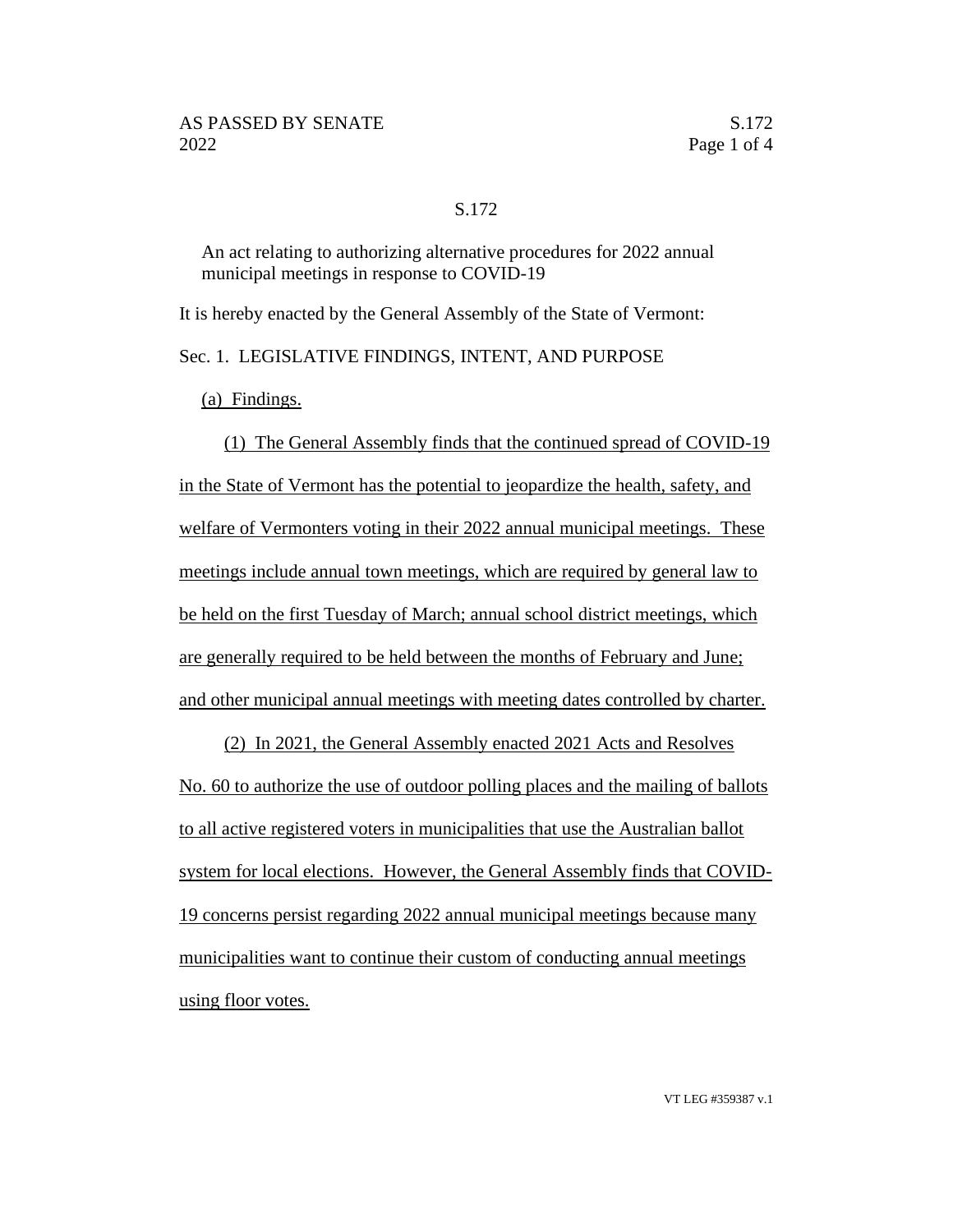(b) Intent and purpose. It is the intent of the General Assembly that the citizens of Vermont should be able to protect their health, safety, and welfare while also continuing to exercise their right to participate in annual municipal meetings. Accordingly, the purpose of this act is to permit municipalities to:

(1) by vote of the municipal legislative body, apply the Australian ballot system to the municipality's 2022 annual meeting; and

(2) move the date of the municipality's 2022 annual meeting to a potentially safer date later in the year.

Sec. 2. ANNUAL MUNICIPAL MEETINGS IN THE YEAR 2022;

## ALTERNATIVE PROCEDURES

(a) Notwithstanding the provisions of 17 V.S.A. § 2680(a) and 16 V.S.A. § 711e that require the voters of a municipality to vote to apply the provisions of the Australian ballot system to the annual or special meeting of the municipality, in the year 2022, any municipality may apply the Australian ballot system to its annual municipal meeting held in the year 2022 by vote of its legislative body. Any such vote shall also apply the Australian Ballot method of voting to any vote that occurs as a result of the annual meeting, such as a budget revote under 17 V.S.A.  $\S$  2680(c)(2) or a reconsideration vote pursuant to 17 V.S.A. § 2661.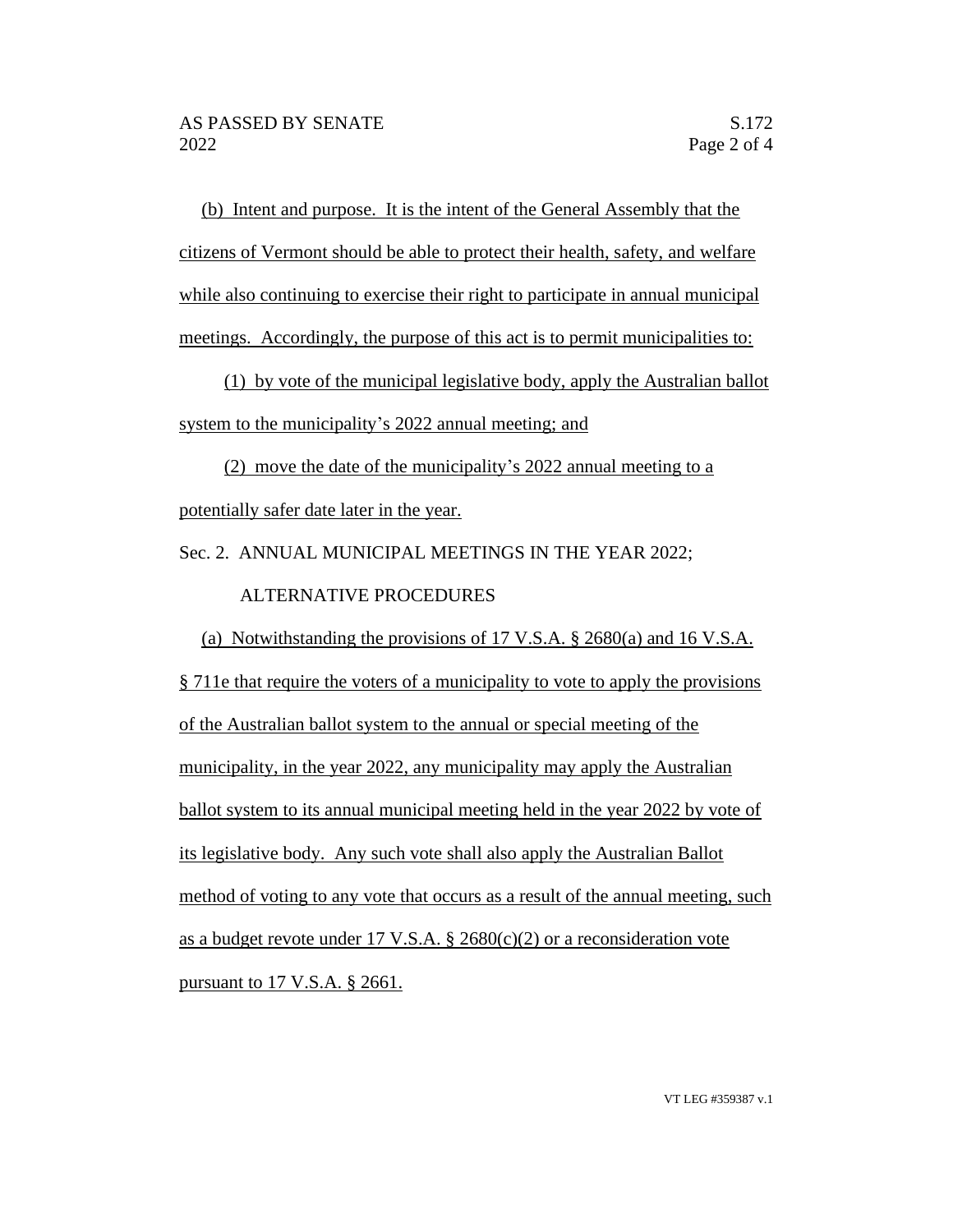(b)(1) A municipality may use electronic means, without designating a physical location, to conduct a public informational hearing held pursuant to 17 V.S.A. § 2680(h) in advance of the municipality's annual meeting.

(2) When a public informational hearing is held electronically under subdivision (1) of this subsection, the municipality shall:

(A) use technology that permits the attendance of the public through electronic or other means;

(B) allow the public to access the hearing by telephone whenever feasible; and

(C) post information on how the public may access meetings electronically and shall include this information in the published agenda for the hearing.

(3) Unless unusual circumstances make it impossible for them to do so, the legislative body of each municipality and each school board shall record any public informational hearing held pursuant to this subsection.

(c) Notwithstanding any provision of law to the contrary, in the year 2022:

(1) a municipal legislative body may vote to move the date of the municipality's 2022 annual meeting to a date later in the year 2022; and

(2) the Town of Brattleboro may hold its annual Representative Town Meeting by electronic means.